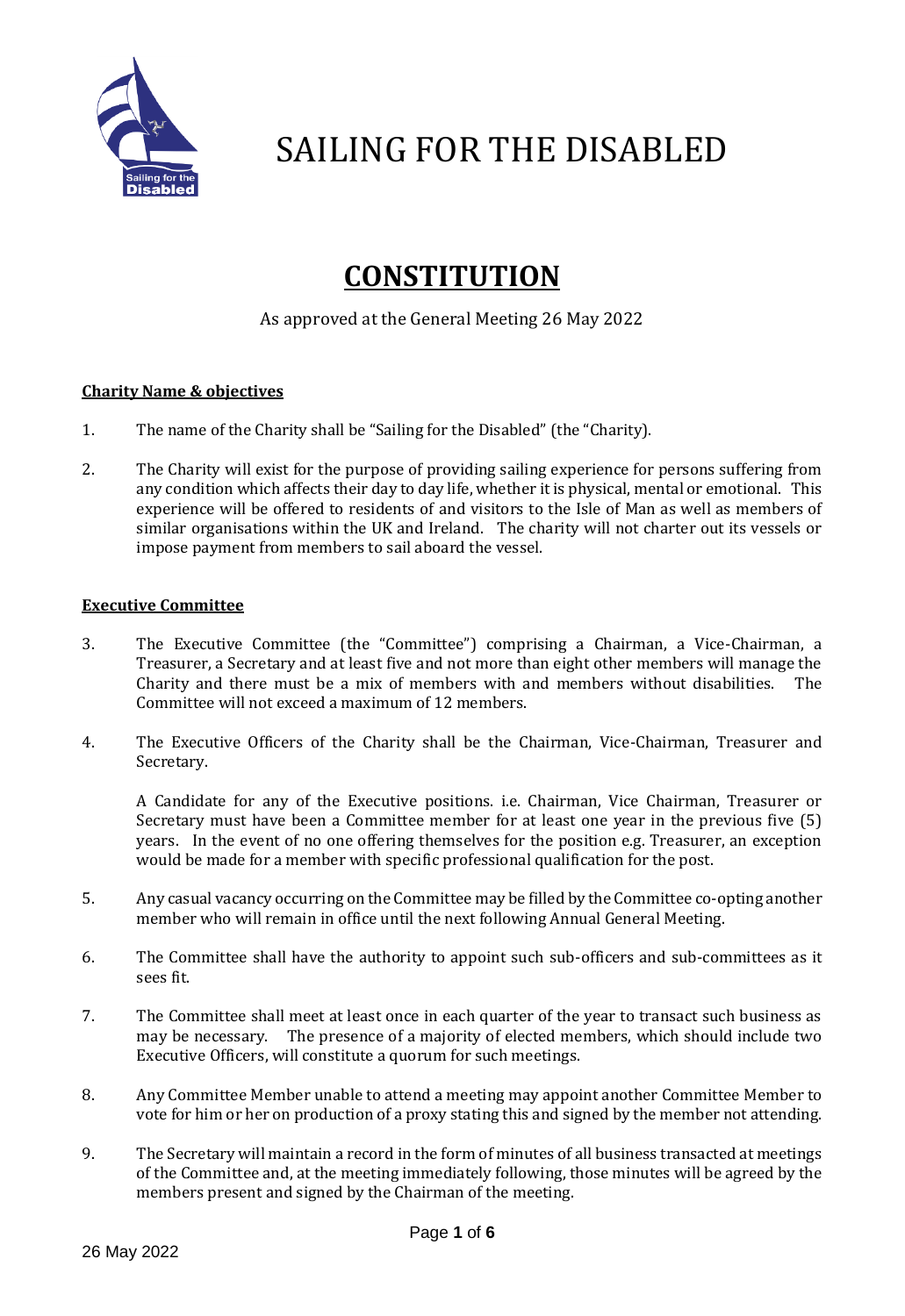

- 10. The Treasurer will maintain a record of all financial transactions in a ledger, or similar facility maintained for that purpose, together with any supporting records and documentation relevant to such transactions.
- 11. Two members of the Committee shall sign all cheques authorizing the disbursement of the Charity's funds, such persons to be approved by the Committee.
- 12. The Financial year will end on the 30 June of each year.
- 13. The Treasurer shall balance the accounts monthly and shall make a financial report to each regular Committee meeting.

### **Auditor**

14. Where required, an Auditor or Independent Examiner will be appointed at the Annual General Meeting to examine the financial records and documentation to determine their accuracy and to certify the accounts.

#### **Membership**

- 15. There will be four classes of membership:
	- a) Personal Membership:
		- i) 18 years & over

ii) 12-17 years for persons with a disability or who is the sibling of a member with a disability.

- b) Corporate Membership
- c) Community Group Membership
- d) Day Membership

 A Personal Member 18 or over is eligible to hold any office within the charity, subject to meeting the criteria to hold that office.

 Corporate Membership is open to Companies who wish to support the Charity on an annual basis.

Day Membership shall be granted to individuals who are not Personal Members and who wish to sail with the charity on one of the following bases:

- i) An individual associated with a Community Group;
- ii) An individual with a relationship with a Corporate Member;
- iii) Other persons who will be carried on the Charity's vessel in connection with recognised situations endorsed by the Committee and consistent with the aims of the Charity e.g. prospective members who are considering joining the Charity.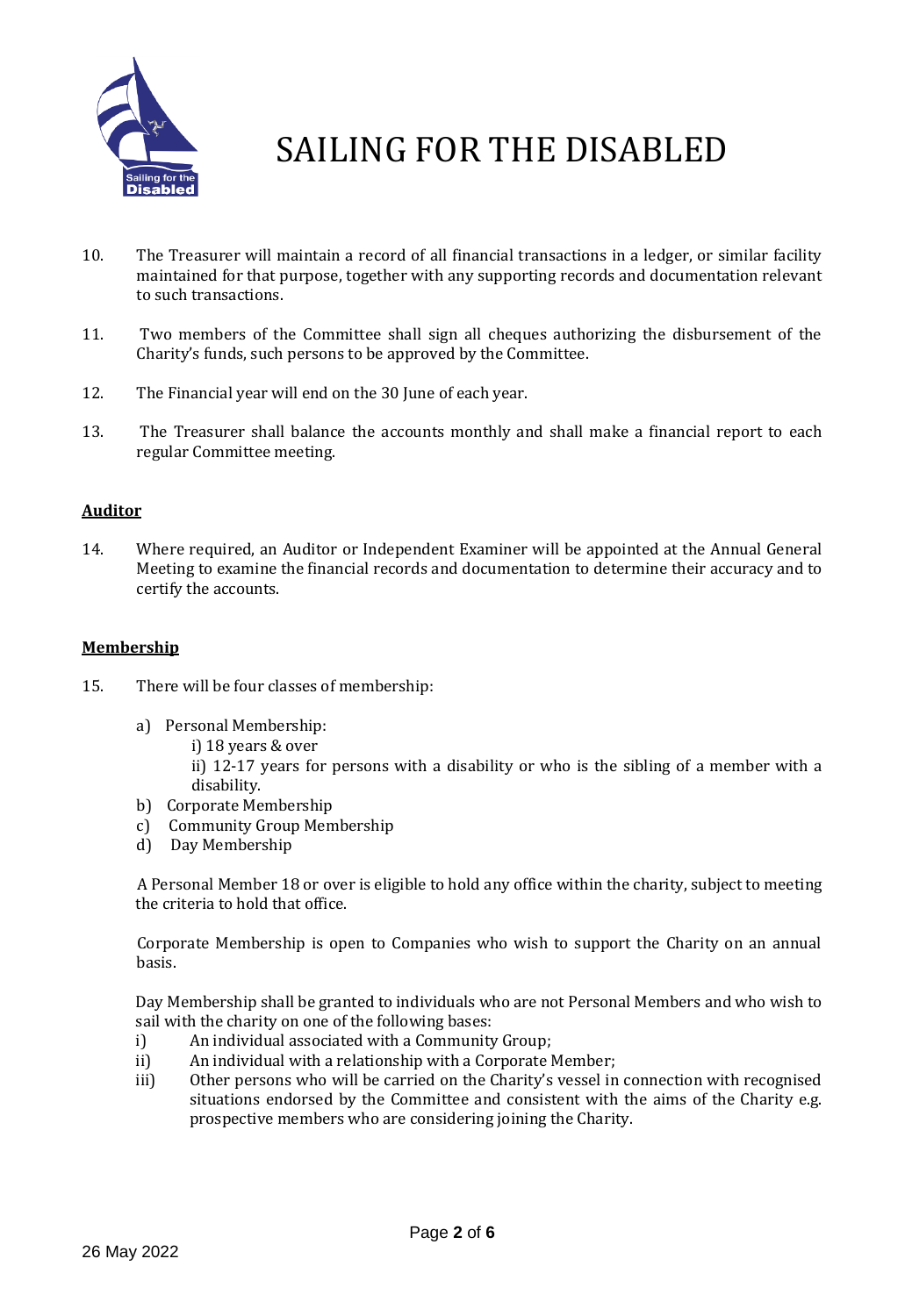

- 16. The annual personal membership subscription shall be due and payable on the first day of April. The Executive Committee shall determine the amount due; this shall be notified at the Annual General Meeting. Should any personal member default beyond the first day of May each year from paying their subscription, their membership shall cease and they shall have no further claim on the Charity's resources.
- 17. The membership fee and date of renewal for Community Groups and Corporate Members shall be set by the Executive Committee and run for twelve months.
- 18. Day membership shall be granted at the absolute discretion of the Crewmaster or Skipper, who will record the names of Day Member. The list of Day Members will be periodically reviewed by the Committee. There will be no membership fee raised for Day Membership.
- 19. All applications for new individual members shall be considered by the Executive Committee who will reserve the right to refuse membership.

### **Annual General Meeting**

- 20. An Annual General Meeting (the "AGM") shall be held in the month of September each year, or as soon as thereafter as may be practical, at which the following business will be transacted:
	- To receive the Chairman's Report
	- To receive the Treasurer's Report
	- To receive and approve the Balance Sheet and Statement of Accounts for the financial year.
	- To Appoint the Executive Officers
	- To Elect the Executive Committee
	- To Appoint an Auditor or Independent Examiner for the charity where required
	- To notify the Personal Membership fee for the forthcoming year commencing 1<sup>st</sup> April.
- 21. The notice to voting members calling the AGM will be sent out not less than 14 days prior to the AGM.
- 22. One month prior to the AGM, voting members will be invited to fill in a nomination form to elect a Committee for the ensuing year. Persons nominated should ordinarily have been a member of the Charity for a minimum period of one year. Nominations must be seconded by a member of the Charity and Agreed by the nominee. Nomination form(s) must be received by the Secretary not less than 21 days prior to the AGM.
- 23. Personal Members 18 years or over and corporate members will be entitled to vote on business transacted at an AGM or GM. Each corporate member will be entitled to one vote.
- 24. Any eligible voting member unable to attend the AGM or GM may send a postal vote to register their preference.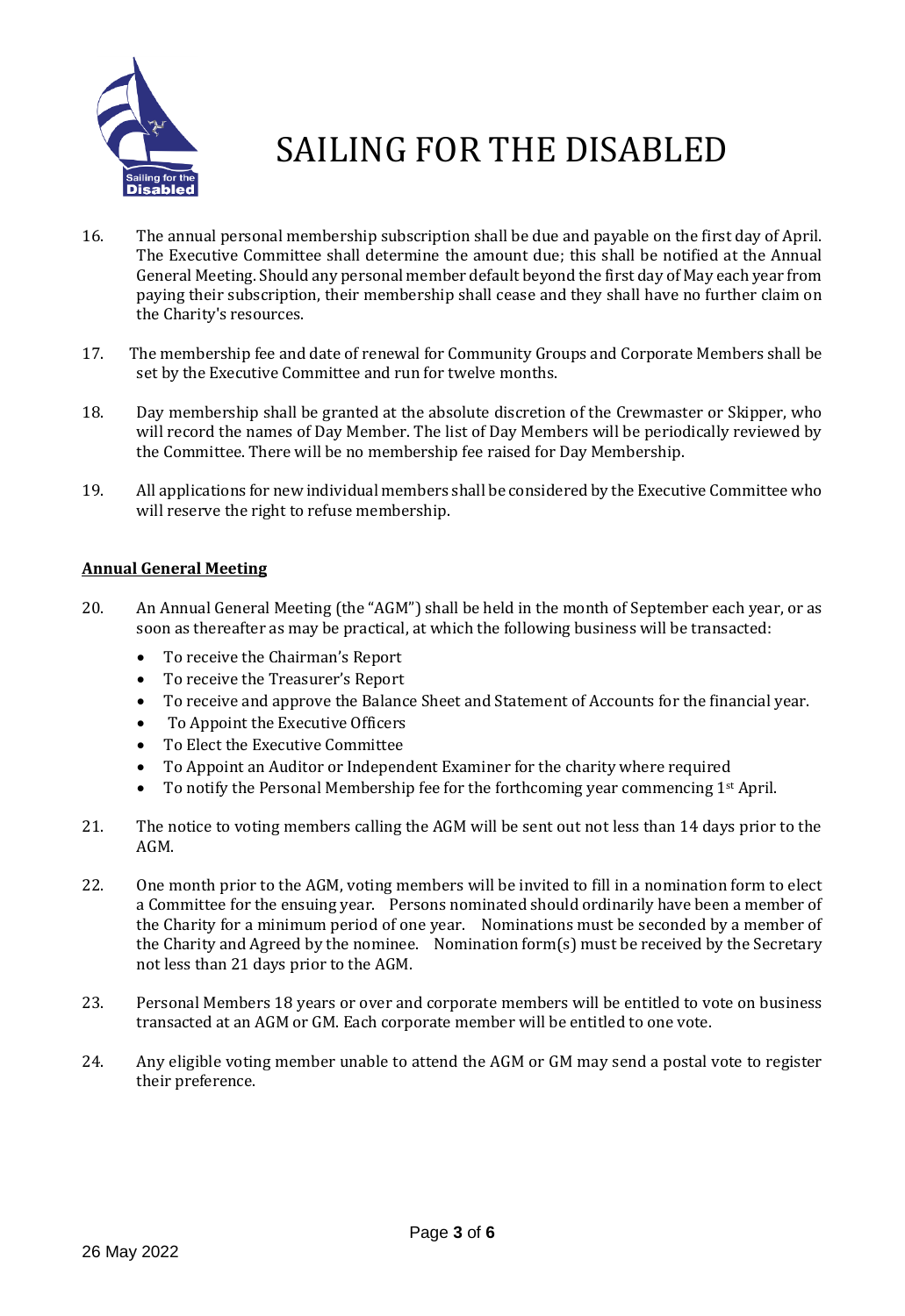

#### **General Meetings**

- 25. A general meeting of the Charity may be convened either by:
	- The Committee; or
	- On the written request of not less than 10% of the Members.

The secretary must convene a general meeting of the Charity if so requested.

The request by the Members for a General Meeting must state the purpose of the meeting. The Members requesting the meeting must sign the request and deliver it to the secretary.If the Charity does not hold the General Meeting within twenty one (21) days from the date on which the request by the Members is delivered to the secretary, the Members requesting the meeting, or any one of them, may convene the meeting within three (3) months from the date the request is delivered to the secretary.

A General Meeting must be convened in the same way as is required for an AGM. The Committee must refund all reasonable expenses incurred by a Member in convening the meeting.

26. Notices of General Meetings

At least fourteen (14) days before the date fixed for holding a General Meeting of the Charity, the secretary must take reasonable steps to advertise the meeting through media such as the website, e-mail or via post. The notice must specify the place, day and time for the holding of the meeting and the nature of the business of the meeting.

27. Quorum of General Meetings

The Charity must not deal with any business at a General Meeting unless a quorum is present.

Twenty-one (21) members present is a quorum for a General Meeting.

If no quorum is present within ten (10) minutes of the scheduled start time, the person presiding may adjourn the meeting to a time and place to be determined by the person presiding or if the meeting has been convened upon the request of members, the meeting must be dissolved.

28. Procedure at General Meetings

The Chairman must preside at all General Meetings at which he or she is present. If the Chairman is absent from a General Meeting, the Vice-Chairman must preside at the meeting. If both the Chairman and the Vice-Chairman are absent from a meeting, the Members present must appoint a Member of the Committee to preside. If no Member of the Committee is present, the Members present must appoint a Member to preside.

Any question arising at a General Meeting must be decided on a majority of the Members present and voting on the question. Each Member aged 18 or over present at the general meeting is entitled to one vote.

No proxy voting is permitted*.*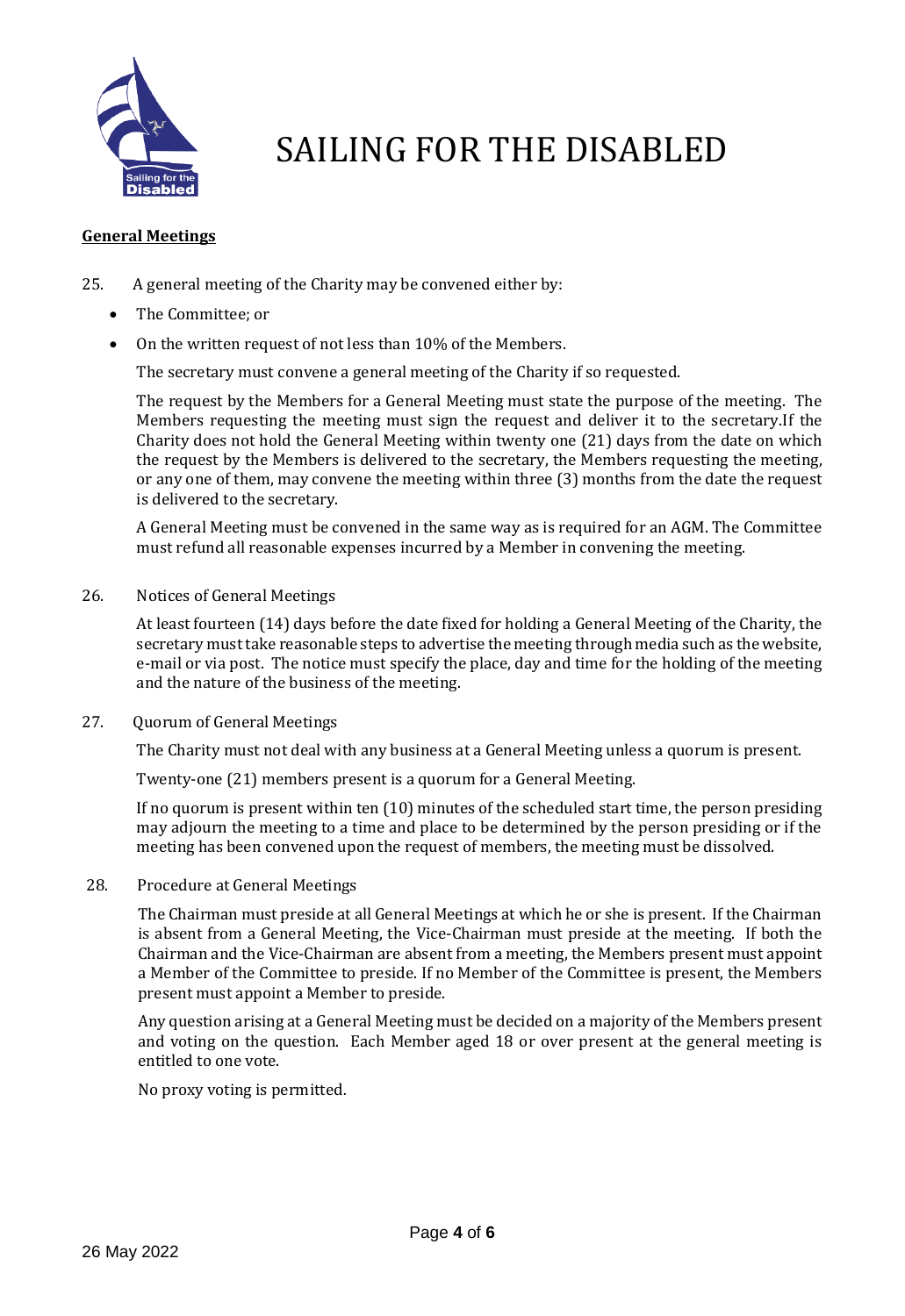

### **Termination of Membership**

29. Upon receipt of a written complaint, the Executive Committee reserves the right to suspend or exclude any member or organization who is deemed to have behaved in a manner liable to damage the reputation of the Charity, or to have persistently pursued action at odds with the aims or smooth running of the Charity.

The member or organisation concerned will receive from the Executive Committee a letter detailing the allegations made. The member or organization will then have 28 days in which to reply in writing, or by personal representation, to the Executive Committee.

The Executive Committee will consider the information presented and decide whether or not any action is deemed necessary and decide whether membership of the Charity shall be terminated or refused. The member or organization concerned, together with the complainant, will be notified of the Committee's decision in writing. The decision of the Executive Committee is final.

### **Code of Practice and Rules**

30. The Charity shall establish a Code of Practice and Rules, which will govern all members (irrespective of class of membership) during activities organised for or on behalf of the Charity. Any change to the Code of Practice and Rules will be approved by the Committee and will be notified via the website by e-mail and where appropriate by post to members no less than one month prior to implementation. Members having objection to any proposed change may register their objection to the Committee in writing prior to the implementation of the change.

Upon receipt of any objection, the Committee will consider the objection and will decide whether to continue to implement proposed change.

Disputes may be settled by calling a General Meeting for the purpose. Any General Meeting so called will delay the implementation of the proposed change until the matter is decided by the General Meeting.

#### **Dissolution**

- 31. If at any time the members at a general meeting decide to dissolve the Charity, the Trustees will remain in office and be responsible for the orderly winding up of the Charity's affairs. After making provision for all outstanding liabilities of the Charity, the Trustees apply remaining property and funds in one or more of the following ways:
- 31.1 directly for the objects
- 31.2 by transfer to one or more other bodies established for exclusively charitable purposes which are within, the same as or similar to the objects
- 31.3 in such other manner as the law of the Isle of Man permits a final report and statement of account relating to the Charity must be sent to the General Registry.